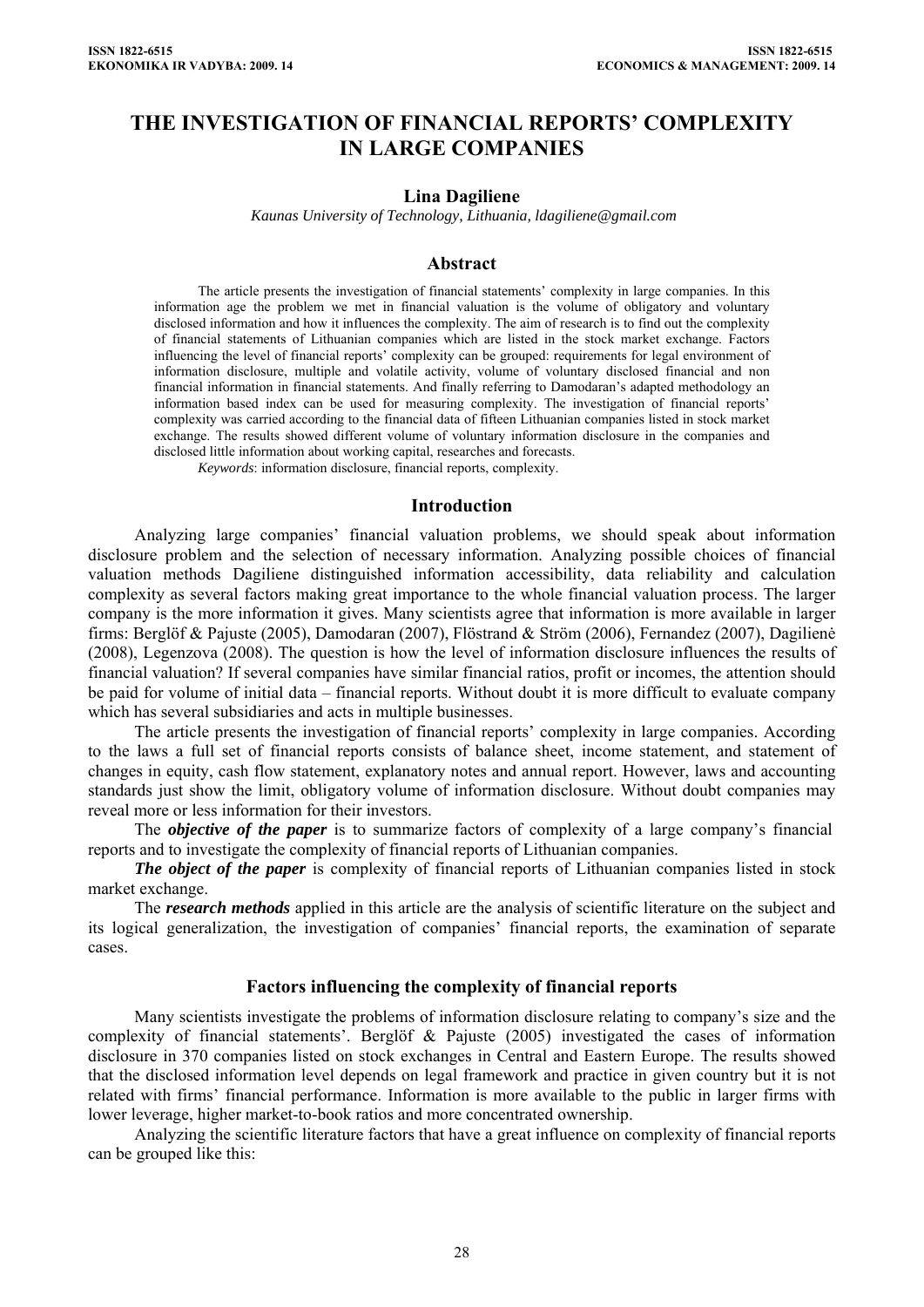*Requirements for legal environment of information disclosure.* Therefore by changing economic conditions, the greater attention must be paid to company's information disclosure. Legal requirements for the disclosure of information become increasingly strict after the collapse of Enron in December 2001. In the year 2002, by the Sarbanes-Oxley law enacted in the USA the requirement for directorship of companies to confirm financial accountability and declare that it reflects actual financial situation of the company, and all important facts are disclosed, was implemented. More and more rules of law in the European Union require disclosure of more detail information, especially about listed companies. Analogous changes are happening in Lithuania also. Requirements for information disclosure in financial statements and importance of it are given in the Law on financial statements of entities, the 1st standard of Business accounting "Financial statements" and other. The law on securities enacted in Lithuania in 2007 extended the amount of information bound to be disclosed publicly for issuers and determined more strict requirements for disclosure of regulated information. The aim of these changes is the opportunity to make right decisions, by referring to the reliable financial and other disclosed information of the valuated company.

Most of Business accounting standards (first versions) is applied since 2004-02-07. But in the face of changing business conditions more and more new standards have appeared or have been changed describing more complicated areas of firm's activity. The question is what number of changes in accounting standards appears every year? (Table 1)

| <b>Year/National accounting standards</b>             | <b>Number of accepted</b> | Number of changed |
|-------------------------------------------------------|---------------------------|-------------------|
| 2004                                                  | 24                        |                   |
| 2005                                                  |                           |                   |
| 2006                                                  |                           |                   |
| 2007                                                  |                           | 22                |
| 2008                                                  |                           |                   |
| The total number of accepted for 08-12-31             |                           |                   |
| The number of accepted but not published for 08-12-31 |                           |                   |
| The number of projects for 08-12-31                   |                           |                   |

**Table 1.** National accounting standards (NAS)

From one side the larger level of disclosed information makes accounting more transparent. But from the other side the financial statements may become very complicated and large because of requirements to disclosure various issues.

*Multiple and volatile activity* (Damodaran, 2007)*.* Accounting of large companies with various activities is much more difficult. When company acts in multiple businesses it is much more difficult to evaluate operating income, expected growth level and costs of capital. The forecasting of future income becomes more difficult. Also too complex financial reports may create the illusion that the company is worth more than really it is.

*Volume of voluntary disclosed financial and non financial information* (Damodaran, 2007)**.** Flöstrand & Ström (2006) investigated the disclosure of firms' non-financial information as this information is very important in valuation processes. The authors determined that the larger firms have higher analyst report information content, a higher degree of annual report disclosure, a higher book-to-market ratio, and higher levels of intangible. Hail (2002) investigated the impact of voluntary information disclosure of companies. The author proved the negative and highly significant association between disclosure quality and cost of equity capital in Switzerland companies.

Lithuanian laws determine what information should be disclosed at the minimum level. Referring to the Law on financial statements of entities, the annual report must include main issues given in the Figure 1.

Analyzing the first issue - the important events in the reporting year, - there should be disclosed:

- 1) a fair review of a firm's position, the performance and development, a description of the principal risks and uncertainties that it faces;
- 2) analysis of financial and non-financial performance, information relating to environmental and employee matters;
- 3) references to and additional explanations of the data presented in annual financial report.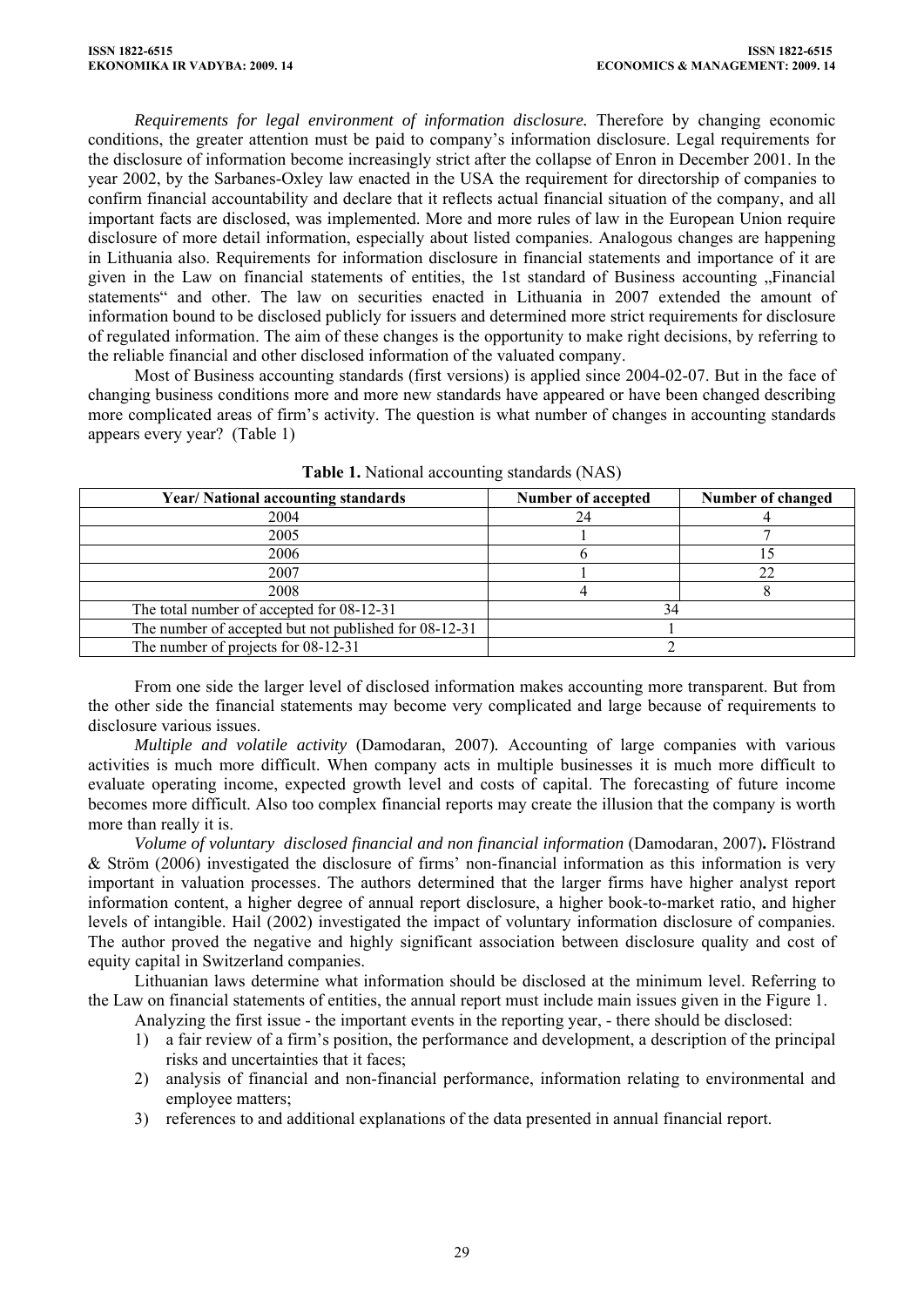

**Figure 1.** The general structure of Annual report (according to the Law on Financial Statements of Entities)

A lot of attention is shared to the information related to acquired and transferred shares and etc. The reason is that shareholders of public limited companies and private limited companies "risk" only by the amount of invested capital. So the control of movements in equity must be stricter.

The last two requirements (about company's plans and researches) may be of very different volume. It depends on company's voluntary information disclosure. Companies whose securities are admitted on a regulated market must disclosure even more information in the annual report.

Legenzova (2008) investigated voluntary financial information disclosure of Lithuanian listed companies and its interactions with company's ownership structure in the period 2002-2005. The investigation results showed that high ownership concentration explains low voluntary financial disclosure of Lithuanian companies. Vaškelienė & Šelepen prepared methodology for disclosing information about intellectual capital in large companies. The investigation showed that companies disclosed more information about intellectual capital by 26% in 2006 year comparing with 2003. Different investigations show that companies have a tendency to reveal the larger level of voluntary information disclosure but this also have the influence to its complexity.

## **Methodology to measure the complexity of financial reports**

The problem of measuring the complexity of financial statements because of discussed above reasons is very important. Because the more company has complicated financial statements the more is difficult to apply financial valuation methods. Referring to adapted Damodaran methodology (2007) these factors are distinguished influencing the complexity of financial statements:

- *Volume of data in financial statements*: the calculation of different reports' pages.
- *An information based index*. This index contains main components that determine complexity: operating income, tax rate, capital expenditure, working capital, expected growth rate, cost of capital, cross holdings.

As operating income and expected growth rate are the indicators for forecasting future results it becomes very complicated when a firm acts in multiple business (Fernandez, 2007). Also the complexity is increased by one-time income, income from unspecified sources, off-balance sheet assets and liabilities.

Different profit tax levels and volatile effective tax rate make the forecasting of value more complicated.

Financial reports become more complex when capital expenditure is volatile, large and frequent, companies enter to multiples businesses or emerging markets.

When the company has holdings in other firms, it is necessary to valuate subsidiaries additionally.

Fifteen companies listed in Vilnius stock market exchange for 2008-12-31 were included into the investigation. In the investigation these reports that were accessible in Internet are valued:

- Financial reports, including explanatory notes.
- Annual report.

## **Results of investigation: Lithuanian case**

Using the measure volume of data in financial statement for Lithuanian companies, results of investigation are showed in Table 2. All investigated companies presented a usual set of financial reports that consists of balance sheet, income statement, statement of changes in equity, cash flow statement, explanatory notes.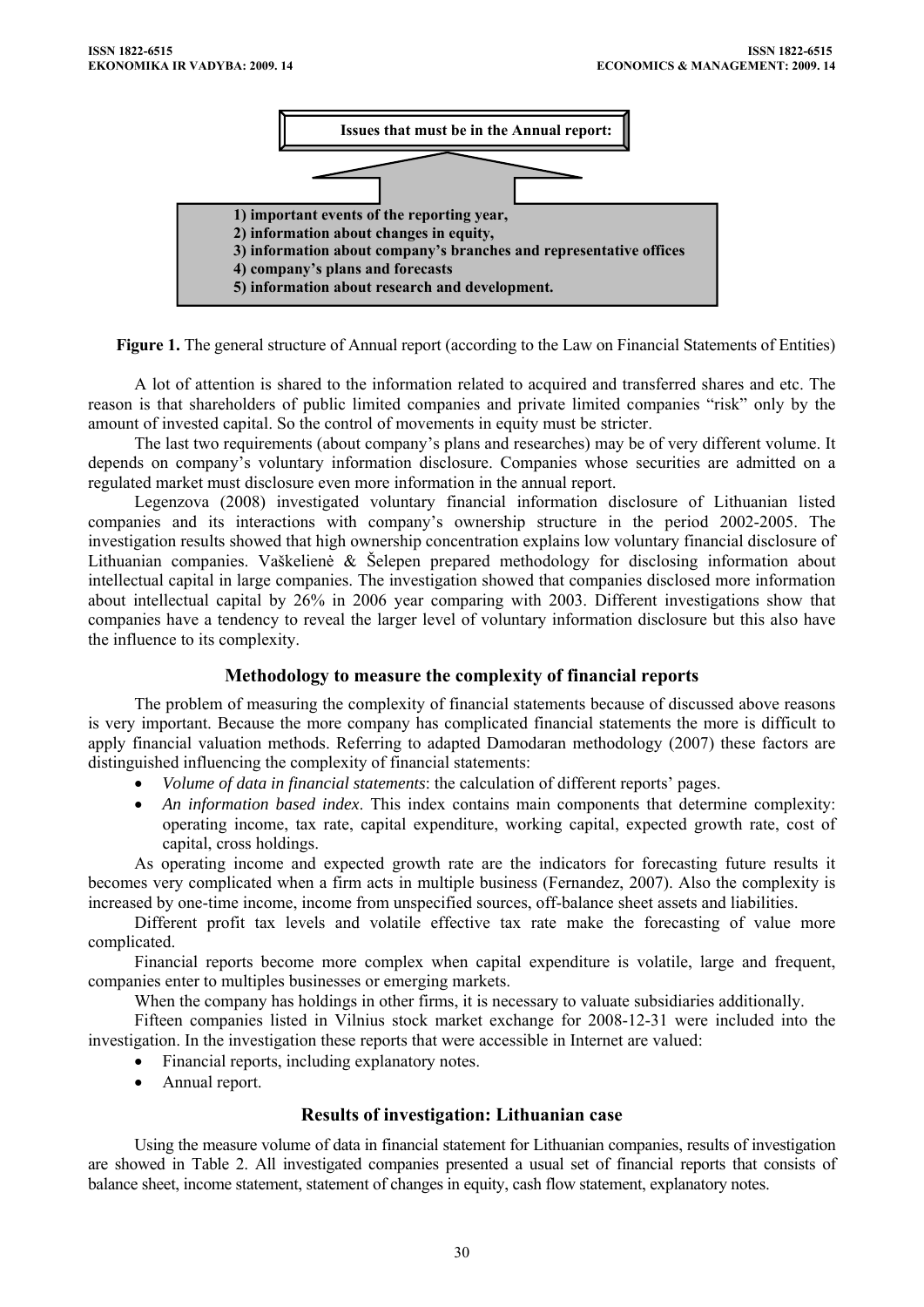| <b>Companies</b>                | Yearly<br>report | <b>Explanatory notes to</b><br>financial statements | <b>Annual report</b> | incl. Appendix<br>about information<br>disclosure |
|---------------------------------|------------------|-----------------------------------------------------|----------------------|---------------------------------------------------|
| AB "Pieno žvaigždės"            | 85               | 32                                                  | 44                   | 28                                                |
| AB "Rokiškio sūris"             | 103              | 34                                                  | 61                   | 25                                                |
| AB "Vilkyškių pieninė"          | 82               | 27                                                  | 46                   | 26                                                |
| APB "Apranga"                   | 65               | 28                                                  | 29                   | 18                                                |
| AB "Utenos trikotažas"          | 91               | 48                                                  | 32                   | 20                                                |
| AB "Sanitas"                    | 87               | 44                                                  | 31                   | 19                                                |
| AB "Snaigė"                     | 101              | 33                                                  | 55                   | 23                                                |
| AB "Vilniaus baldai"            | 69               | 38                                                  | 28                   | 18                                                |
| AB "Panevėžio statybos trestas" | 75               | 19                                                  | 47                   | 27                                                |
| AB "TEO LT"                     | 100              | 42                                                  | 49                   | 29                                                |
| AB "Lietuvos dujos"             | 96               | 30                                                  | 57                   | 27                                                |
| AB "Rytų skirstomieji tinklai"  | 81               | 36                                                  | 36                   | 24                                                |
| AB "Invalda"                    | 149              | 68                                                  | 69                   | 19                                                |
| AB "Šiaulių bankas"             | 103              | 66                                                  | 28                   | 14                                                |
| AB "Ūkio bankas"                | 113              | 66                                                  | 38                   | 26                                                |

| Table 2. The volume of companies' financial reports in 2007, pages |  |  |  |
|--------------------------------------------------------------------|--|--|--|
|--------------------------------------------------------------------|--|--|--|

The data reveal that the volume of financial reports is different. For example, AB "Snaigė" yearly report consists of 101 pages and AB "Vilniaus baldai" – only 69 pages. The content of explanatory notes to financial statements is similar because the obligatory structure of it is detalized in Business accounting standards.

The volume of annual reports is quite different in all companies because the content of this document is more abstract. Here are only general recommended requirements to disclose information.

Three companies (AB "Pieno žvaigždės", AB "Rokiškio sūris" and AB "Vilkyškių pieninė") that belong to the same branch of milk industry were analyzed more detailed in the aspect of complexity. The investigation was carried according to the disclosed information in mentioned companies' explanatory notes and annual reports. Indicators showed in the Table 3 can be included into the calculation of information based index. The weight of each factor belongs to whether it makes valuation more difficult or impossible. It should be noted that the list of factors that determine complexity is incomplete.

| <b>Indicators/Companies</b>                         | <b>AB</b> "Pieno<br>žvaigždės" | AB "Rokiškio<br>sūris" | AB "Vilkyškių<br>pieninė" |
|-----------------------------------------------------|--------------------------------|------------------------|---------------------------|
| <b>Operating income</b>                             |                                |                        |                           |
| Multiple income                                     | no                             | no                     | no                        |
| One time income and expenses                        | n/d                            | yes                    | n/d                       |
| Other                                               | n/d                            | n/d                    | n/d                       |
| Tax rate                                            |                                |                        |                           |
| Different profit tax levels (over several periods): | 19%/18%                        | 19%/18%                | 19%/18%                   |
| Volatile effective tax rate                         | 18,6%                          | n/d                    | n/d                       |
| Capital expenditure                                 |                                |                        |                           |
| Volatile capital expenditure                        | yes                            | ves                    | ves                       |
| Frequent and large acquisitions                     | yes                            | yes                    | yes                       |
| Stocks acquisition                                  | ves                            | yes                    | yes                       |
| <b>Working capital</b>                              |                                |                        |                           |
| Unspecified current assets and liabilities          | n/d                            | n/d                    | n/d                       |
| Volatile working capital                            | n/d                            | n/d                    | n/d                       |
| <b>Expected growth level</b>                        |                                |                        |                           |
| Off-balance sheet assets                            | yes*                           | yes*                   | n/d                       |
| Changing return on capital (ROE)                    | no                             | yes                    | n/d                       |
| Expected net profit growth                          | 4%                             | 3%                     | n/d                       |

**Table 3.** Indicators that influence the complexity of financial statements